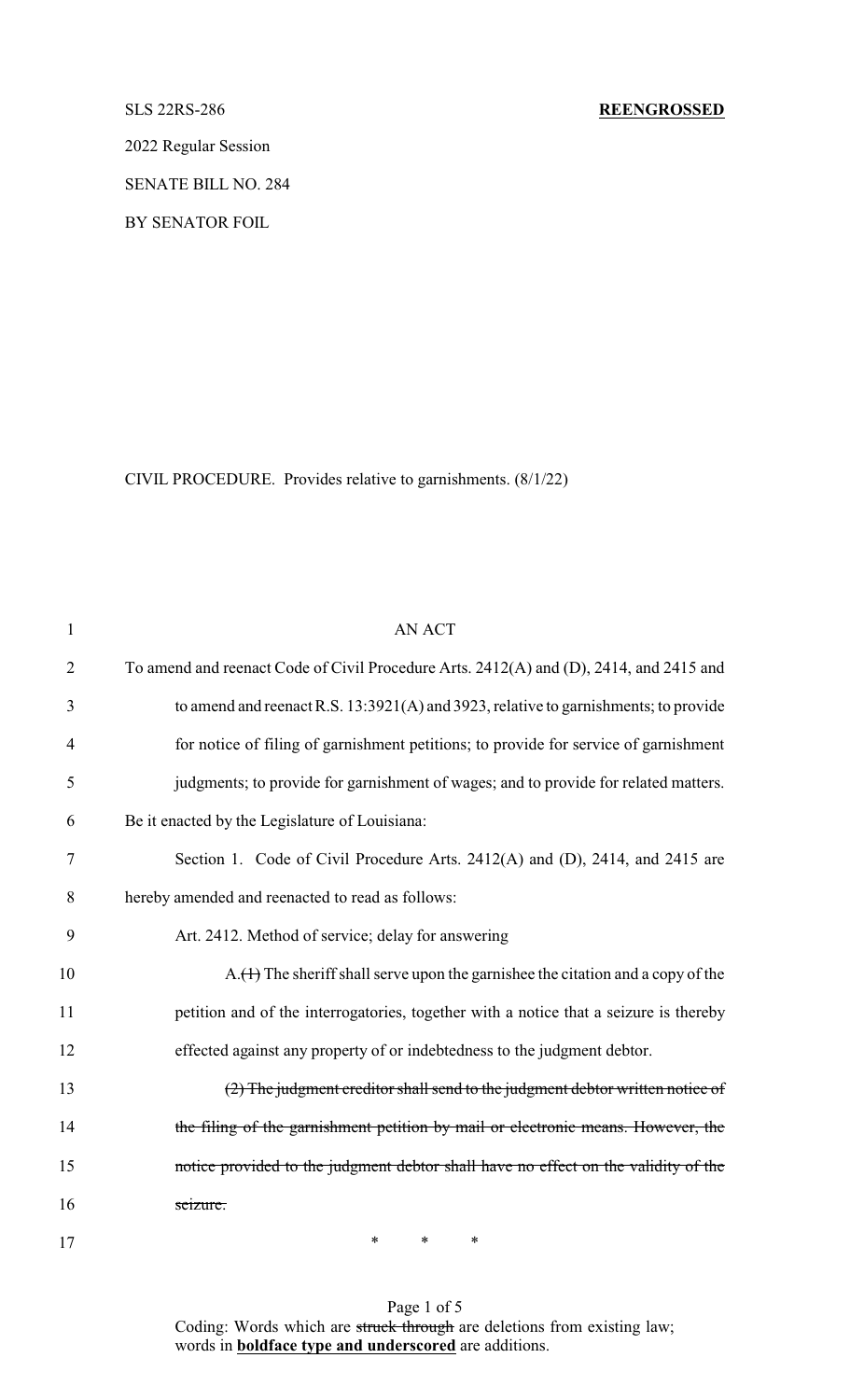| $\mathbf{1}$   | D. The garnishee shall file his sworn answers to the interrogatories within             |
|----------------|-----------------------------------------------------------------------------------------|
| $\overline{2}$ | fifteen thirty days from the date of service made pursuant to this Article.             |
| 3              | $\ast$<br>$\ast$<br>$\ast$                                                              |
| $\overline{4}$ | Art. 2414. Notice of answer; traversing                                                 |
| 5              | The clerk shall cause written notice of the filing of the garnishee's answer to         |
| 6              | be served promptly upon the seizing creditor in the manner provided by Article 1314.    |
| $\tau$         | Unless the creditor files a contradictory motion traversing the answer of the           |
| 8              | garnishee within fifteen thirty days after service upon him of the notice of the filing |
| 9              | of the garnishee's answer, any property of the judgment debtor in the possession of     |
| 10             | the garnishee and any indebtedness to the judgment debtor which the garnishee has       |
| 11             | not admitted holding or owing shall be released from seizure. A new seizure may be      |
| 12             | made of such property or indebtedness by filing a supplemental petition and serving     |
| 13             | additional interrogatories.                                                             |
| 14             | Art. 2415. Delivery of property or payment of indebtedness to sheriff                   |
| 15             | When the garnishee admits in his answer, or when on trial of a contradictory            |
| 16             | motion under Article 2413 or Article 2414 it is found that he has in his possession     |
| 17             | property belonging to the judgment debtor or is indebted to him, the court shall order  |
| 18             | the garnishee to deliver the property immediately to the sheriff or to pay him the      |
| 19             | indebtedness when due. Delivery or payment to the sheriff discharges the garnishee's    |
| 20             | obligation to the judgment debtor to the extent of the delivery or payment.             |
| 21             | This article Article does not apply to garnishment of wages, salaries, tips             |
| 22             | reported to the employer, or commissions.                                               |
| 23             | Section 2. R.S. 13:3921(A) and 3923 are hereby amended and reenacted to read as         |
| 24             | follows:                                                                                |
| 25             | §3921. Judgment fixing portion subject to seizure, payment to creditor and              |
| 26             | processing fee                                                                          |
| 27             | In every case in which the wage, or salary, tips reported to the<br>A.                  |
| 28             | employer, or other income of a laborer, wage earner, artisan, mechanic, engineer,       |
| 29             | fireman, carpenter, bricklayer, secretary, bookkeeper, clerk, employee on a             |
|                |                                                                                         |

Page 2 of 5 Coding: Words which are struck through are deletions from existing law; words in **boldface type and underscored** are additions.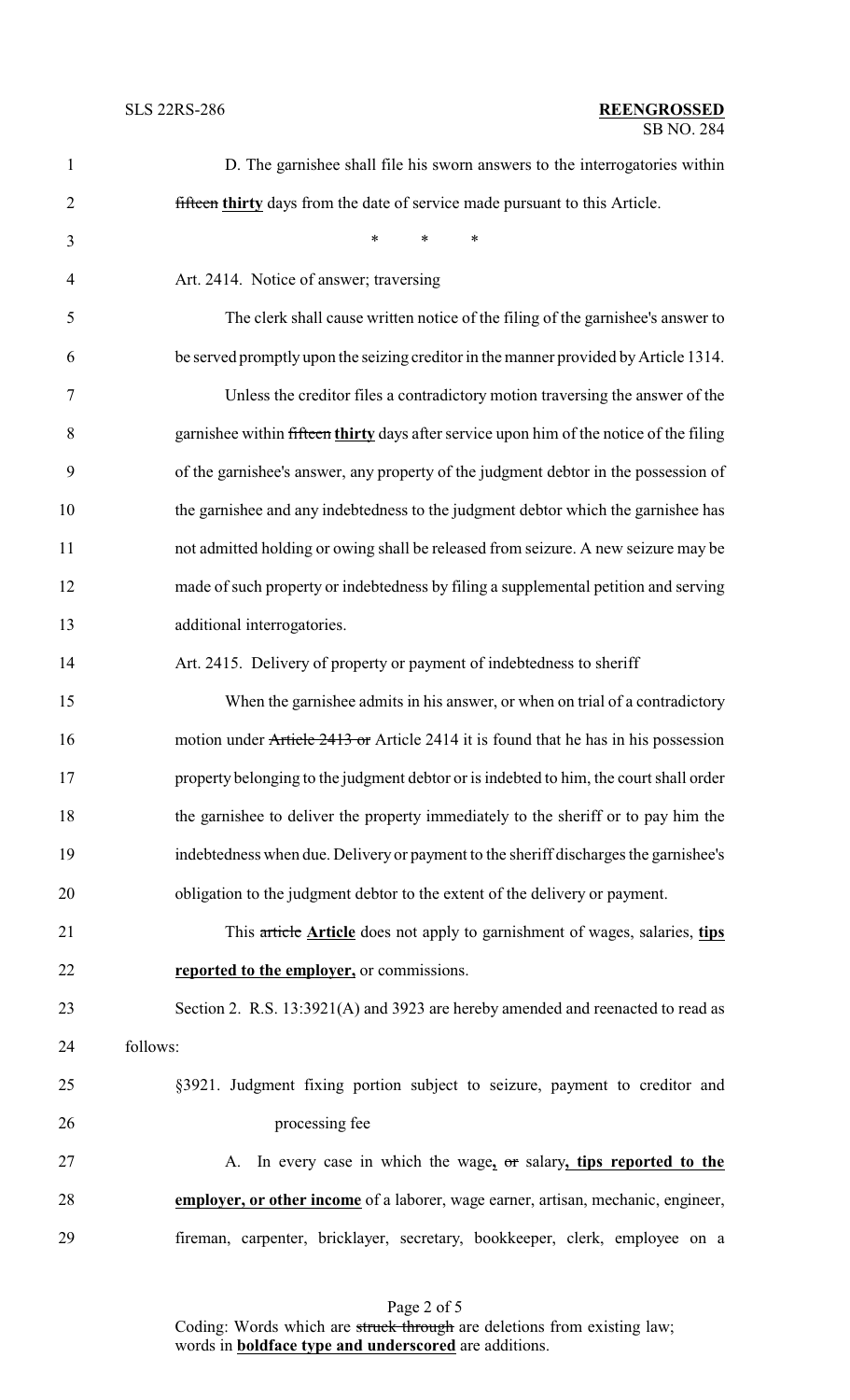commission basis, or employee of any nature and kind whatever, whether skilled or unskilled, shall be garnished either under attachment or fieri facias or as otherwise provided by law, a judgment shall be rendered by the court of competent jurisdiction in which the garnishment proceedings may be pending fixing the portion of such wage, salary, commission, or other compensation as may be exempt, as provided by law, and providing for the payment to the sheriff, marshal, or constable for processing prior to payment to the seizing creditor of whatever sum for which judgment may be obtained, out of the portion of such compensation which is not exempt.

\* \* \*

- §3923. One writ and one set of interrogatories sufficient, statement of sums due to 12 be furnished to garnishee; installment payments; reopening case; retention of jurisdiction; cessation of seizure by garnishment upon termination of employment
- **A.** It shall not be necessary that more than one writ of garnishment or one set of interrogatories be served in such cases **a garnishment proceeding**, but the court shall render judgment for the monthly, semimonthly, weekly, or daily payments to be made to the seizing creditor according to the manner best suited to the circumstances, until the indebtedness is paid. The garnisher shall serve upon the garnishee the citation, the petition, the garnishment interrogatories, the notice of seizure, and a statement of sums due under the garnishment, such statement to include, but not be limited to, the principal, interest, court costs incurred to date, and attorney's fee due under the judgment. The court, in its discretion, may reopen the case upon the motion of any party concerned for evidence affecting the proper continuance of such **the garnishment** judgment, and the court shall retain jurisdiction to amend or set aside its **garnishment** judgment at any time in its discretion; however, all effects of the seizure by garnishment shall cease upon the termination of employment of the debtor with the garnishee, unless the debtor is reinstated or reemployed within one hundred eighty days after the termination.

Page 3 of 5 Coding: Words which are struck through are deletions from existing law; words in **boldface type and underscored** are additions.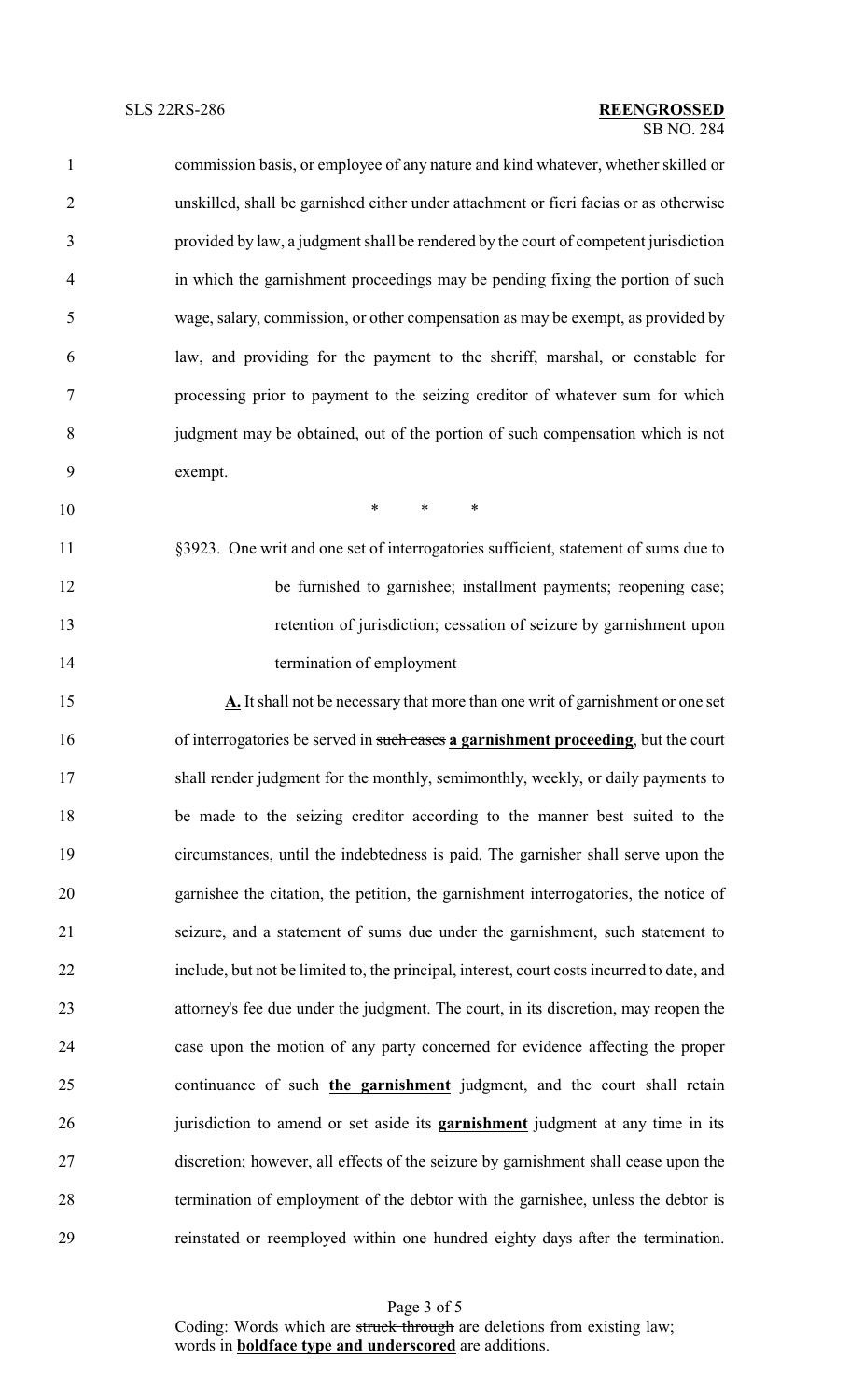| 4 | pursuant to Code of Civil Procedure Article 2413.                                 |
|---|-----------------------------------------------------------------------------------|
| 3 | B. Nothing in this Section is meant to affect judgments rendered                  |
| 2 | reopening of the case upon proper showing and within the discretion of the court. |
|   | Should judgment by default be taken against any party garnishee, he may obtain a  |

The original instrument and the following digest, which constitutes no part of the legislative instrument, were prepared by Lebra R. Bias.

|                    | <b>DIGEST</b>        |      |
|--------------------|----------------------|------|
| SB 284 Reengrossed | 2022 Regular Session | Foil |

Present law requires the judgment creditor to send the judgment debtor written notice of the filing of the garnishment petition by mail or electronically, and that the notice has no effect on the validity of the seizure. Proposed law deletes present law.

Present law requires the garnishee to file his sworn answers to the interrogatories within 15 days from the date service is made. Proposed law increases the time to answer from 15 days to 30 days from the date of service.

Present law requires the contradictory motion to be filed within 15 days after service of the notice of the filing of the garnishee's answer. Proposed law increases this filing period from 15 to 30 days.

Present law references contradictory motion pursuant to Art. 2413 which allows the judgment creditor to proceed by contradictory motion against the garnishee for the amount of the unpaid judgment plus interest and costs if the garnishee fails to answer the petition within 15 days of being served. Proposed law deletes this reference.

Present law provides that present law does not apply to garnishment of wages, salaries, or commissions. Proposed law adds tips reported to the employer to the list of items present law does not apply to.

Present law provides that judgment can be rendered against the garnishment of wages or salary. Proposed law retains present law and adds tips reported to the employer and other income to the types of garnishments that judgment can be rendered against.

Present law provides that the court may reopen a garnishment case upon motion of any party for evidence affecting the continuance of such judgment. Proposed law specifies that such judgment referred to is the garnishment judgment.

Proposed law provides that present law shall not affect garnishment judgments rendered pursuant to a writ of fieri facias.

Effective August 1, 2022.

(Amends C.C.P. Arts. 2412(A) and (D), 2414, and 2415, and R.S. 13:3921(A) and 3923)

Summary of Amendments Adopted by Senate

## Committee Amendments Proposed by Senate Committee on Judiciary A to the original bill

1. Keeps present law, R.S. 20:32, which prohibits any person engaged in lending money at more than 10% per year, or any member, officer, agent, or

## Page 4 of 5

Coding: Words which are struck through are deletions from existing law; words in **boldface type and underscored** are additions.